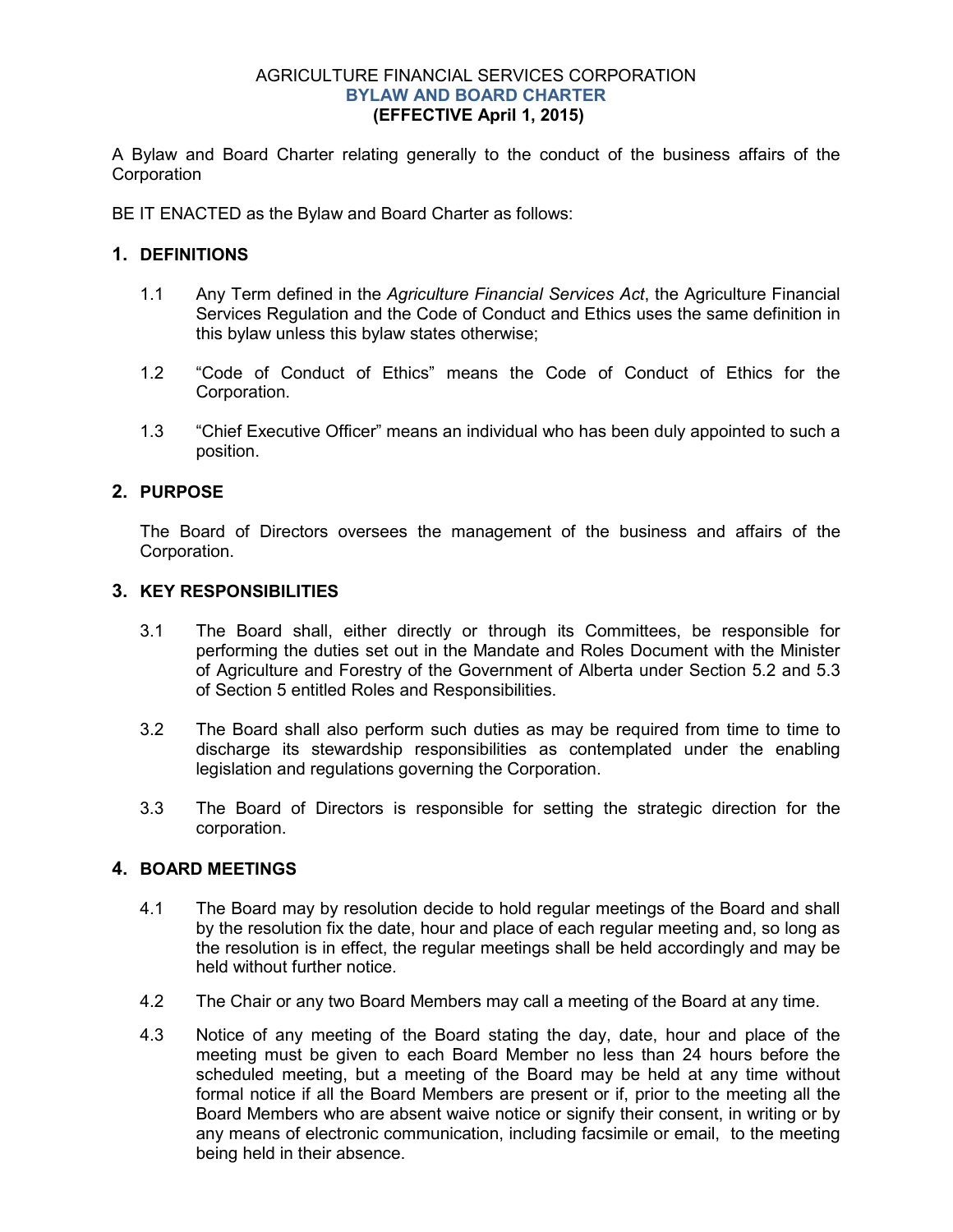- 4.4 A Board Member may at any time waive:
	- a) a notice of any meeting;
	- b) an irregularity in any meeting; and
	- c) an irregularity in the notice of any meeting.
- 4.5 Notice of a meeting is sufficiently given if the notice is:
	- a) Delivered personally to a Board Member or delivered to the Board Member's address shown in the Corporation's records or made available to the Board Member by any means of electronic communication, including facsimile or email, not less than 24 hours before the meeting, or
	- b) Sent by ordinary mail or by courier or other delivery service to the Board Member at the Board Member's address not less than 5 days before the meeting, unless regular service is disrupted or may be disrupted by a strike or threatened strike.
- 4.6 A Board Member who is not present at a meeting of the Board may, with the prior approval of the Chair, participate in the meeting by means of telephone or other communications facilities which permit the Board member and all other persons participating in the meeting to hear each other.
- 4.7 A meeting of the Board may be held by means of telephone conference call or other communications facilities which permit all persons participating in the meeting to hear each other.
- 4.8 A Board Member who participates in a meeting by means of telephone or other communications facilities which permit the Board member and all other persons participating in the meeting to hear each other is deemed to be present. At every Board meeting, all questions proposed for the consideration of Board Members are to be decided by the majority of the votes of the Board Members present or participating by way of telephone or other communications facilities, excluding the Chair. In the case of a tie vote, the Chair has the deciding vote.
- 4.9 Voting is to be by show of hands except voting by secret ballot is to be done under the following circumstances:
	- a) In respect of a private interest declared by a member as contemplated under section 5.1 below; or
	- b) At the request of a member on any other matter.

Voting by secret ballot shall be conducted by the Chair in a meeting where the members are physically present. If a request by a member for a secret ballot on a matter is made in a meeting held by conference call, a decision on the subject matter shall be deferred to a meeting of the Board in person. While one or more members may join that subsequent meeting by telephone where such a vote by secret ballot is held only the members physically present shall be entitled to vote.

4.10 Subject to the *Agriculture Financial Services Act* and the bylaws, the Chair shall determine the procedure at meetings.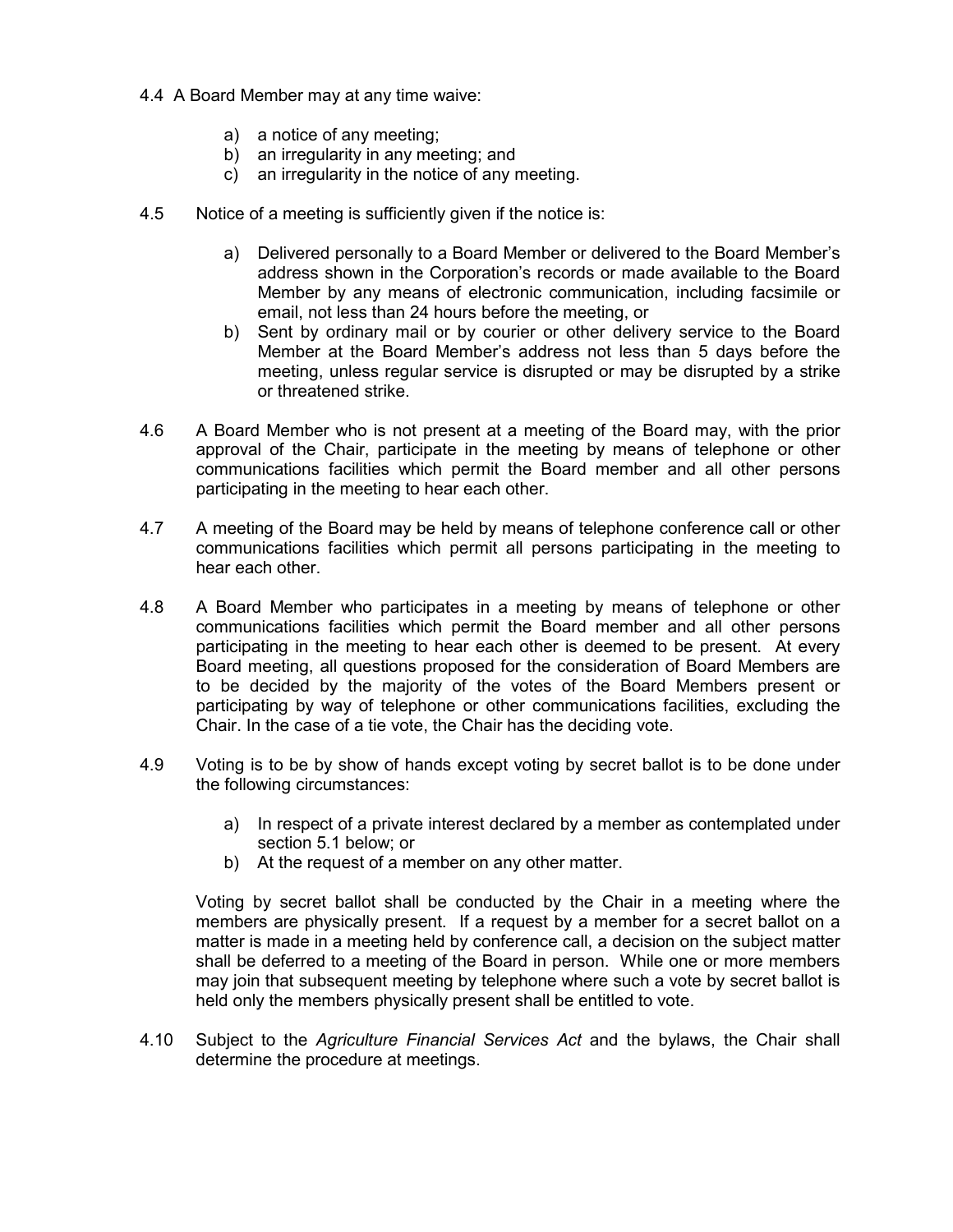## **5. CONFLICTS OF INTEREST**

- 5.1 Where a matter for decision in which a Board Member has reasonable grounds to believe that the Board Member or an Associated Person has or an actual or apparent private interest is before the Board, the Board Member must declare that interest and withdraw from the meeting without participating in the consideration of the matter or voting on the matter. The secretary of the meeting shall record the declaration, the general nature of the private interest declared and the Board Member's withdrawal from the meeting. Decisions of the Board involving matters in respect of which a private interest has been declared shall only be made at a meeting at which all members of the Board voting on the matter are present in person, with such voting to be conducted by secret ballot.
- 5.2 Should a Board Member fail to disqualify himself or herself from such matter, the Chair has the right to disqualify the Board Member from that matter.

# **6. COMMITTEES**

- 6.1 The Board, while retaining overall responsibility of overseeing the conduct of the business affairs of the Corporation, has for effective governance delegated specific duties to standing committees consisting of several Board members each. The Board establishes the following Board Committees to assist the Board in carrying out the duties of the Board:
	- a) Board Governance Committee;
	- b) Board Audit Committee;
	- c) Board Risk Committee.
- 6.2 The Board Chair shall annually, or more often if required, appoint members of each Board Committee, subject to ratification by the Governance Committee and subsequent Board approval.
- 6.3 The Board shall by resolution establish the Charter specifying the powers and duties of each Board Committee.
- 6.4 Board Committees may meet for the transaction of business, adjourn and otherwise regulate their meetings as they think fit, subject to the following requirements;
	- a) A majority of the members of the committee constitutes a quorum for the transaction of business;
	- b) Questions arising at a meeting of a committee shall be decided by the majority of votes; and
	- c) Each member of the committee, including the Chair, has one vote at the committee. In case of a tie vote, the Chair does not have a casting vote and the question shall be referred to the Board for decision.

# **7. INTERVALS BETWEEN MEETINGS**

7.1 Subject to any restrictions contained in the *Agriculture Financial Services Act* and the Agriculture Financial Services Regulation or imposed from time to time by the Board, during the intervals between Board meetings the Chair of the Board may exercise all the powers of the Board and may do any act or thing required to be done by the Board under the *Agriculture Financial Services Act* except in relation to: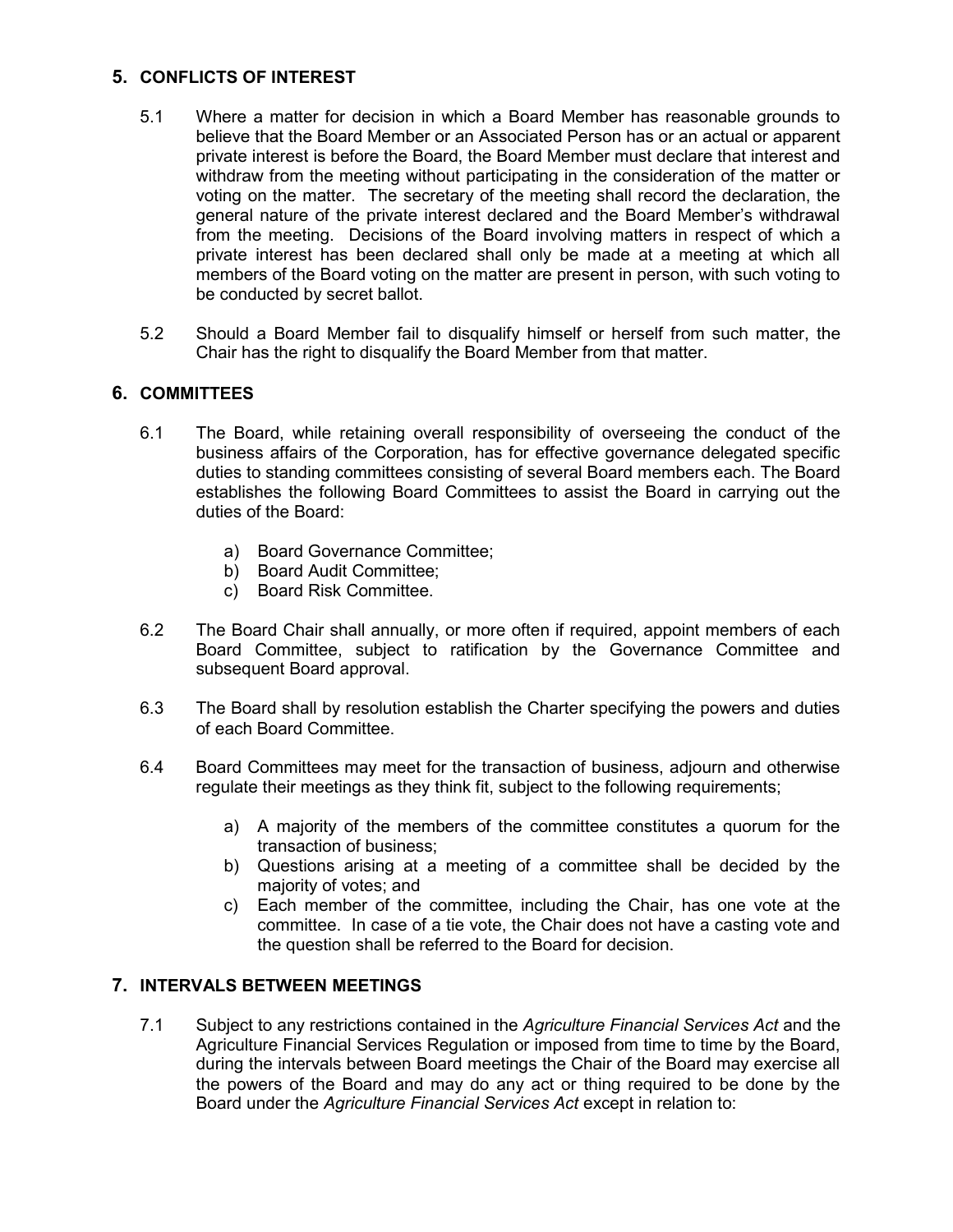- a) amending, altering or repealing this or any other bylaw or adopting new bylaws;
- b) changing the membership of or filling vacancies in or removing members from any committee appointed by the Board; or
- c) rescinding or materially amending any Board resolution.
- 7.2 In the absence of the Chair of the Board, the powers in section 7.1 may be exercised by the Chair of the Governance Committee, provided that if the Chair of the Board also serves as the Chair of the Governance, the said powers may be exercised by the Chair of the Risk Committee.
- 7.3 Anything done by the Chair or the designate herein in accordance with this section is valid and binding on the Corporation and shall, at the earliest opportunity, be presented to the Board for acknowledgement and be recorded in the minutes.

## **8. SEAL**

The Board must, by resolution, adopt the seal of the Corporation.

## **9. EXECUTION OF CONTRACTS**

- 9.1 The Chair or the Chief Executive Officer may sign any document requiring execution on behalf of the Corporation.
- 9.2 The Chief Executive Officer may, from time to time, appoint any employee or employees of the Corporation to sign documents on behalf of the Corporation.
- 9.3 The seal of the Corporation may be affixed to document signed by those authorized pursuant to this section**.**

## **10.CORPORATE SECRETARY**

The Board may by resolution appoint an officer to act in the capacity of the Corporate Secretary who shall exercise such powers and perform such duties as the Board may designate or, in the absence of Board designations, as the Chief Executive Officer may designate.

## **11.DELEGATION OF POWERS**

- 11.1 Subject to any conditions set by the Board and other limitations, the Board delegates to the Chief Executive Officer the power on behalf of the Corporation to do any act or thing that may be required or permitted to be done by the Board under the *Agriculture Financial Services Act* for the day to day management of the business of the Corporation, except the power to:
	- a) dissolve Board committees; and
	- b) appoint Board Members to any committee or body or for any purpose without the approval of the Board.
	- c) Subject to the Agriculture Financial Services Act, any conditions set by the Board and statutory and other limitations, the Board delegates to the Chief Executive Officer the power to appoint from time to time any employee or non-Board committee to exercise on behalf of the Corporation any of the powers given to the Chief Executive Officer under this section, except the power to